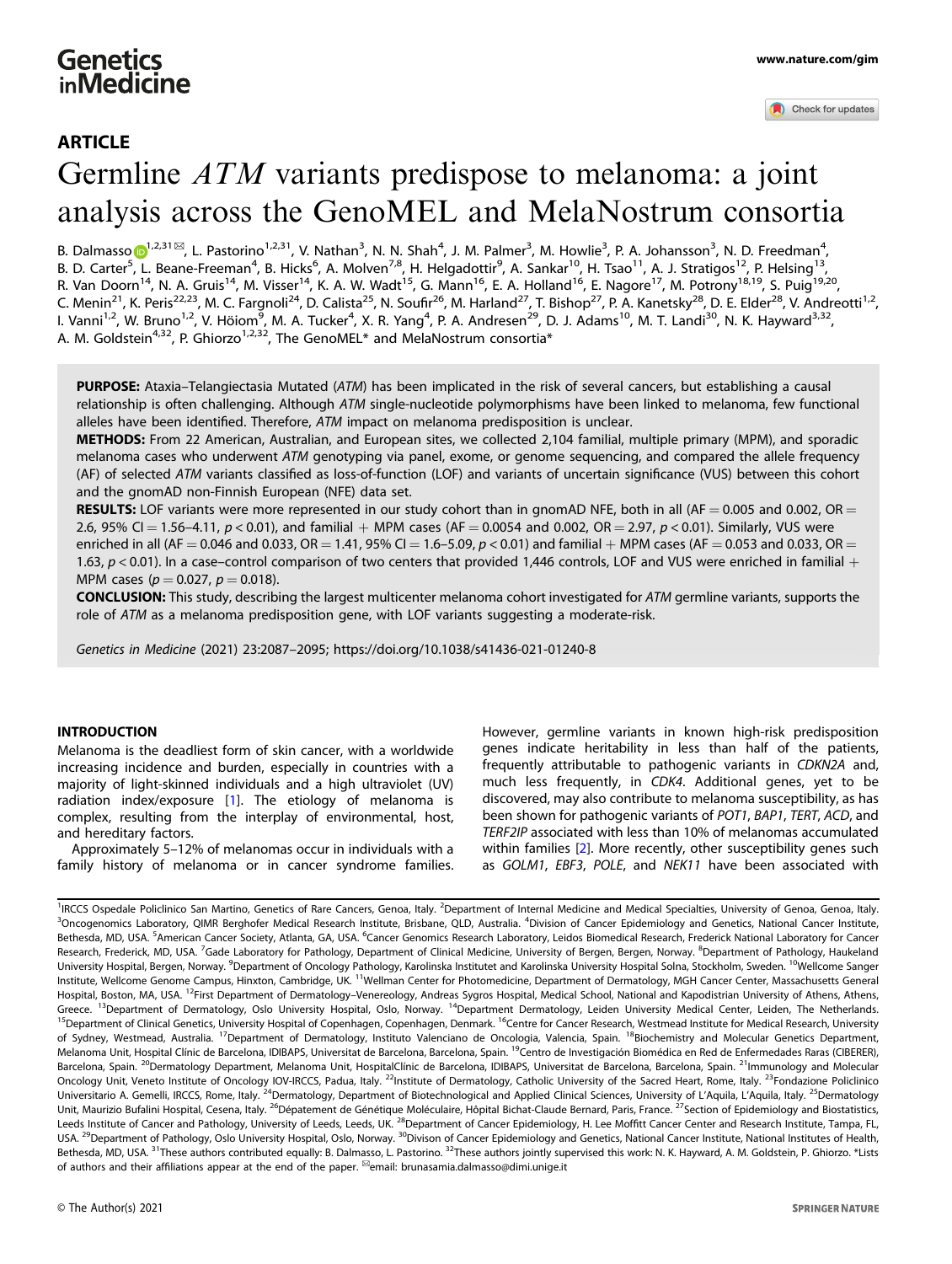# Table 1. Study data set from the ten participating groups.

| Participant group <sup>a</sup> | Sporadic cases<br>from case-control<br>cohorts | Sequencing method MPM cases |       | Sequencing method | Familial<br>melanoma<br>probands | Sequencing method |
|--------------------------------|------------------------------------------------|-----------------------------|-------|-------------------|----------------------------------|-------------------|
| <b>NCI-USA</b>                 | 783/11                                         | Panel/ES                    | 3     | ES                | 72                               | ES                |
| OUH-Norway                     |                                                |                             | 279   | ES                |                                  |                   |
| UNIGE-Italy                    | 22                                             | Panel                       | 84    | Panel             | 167                              | Panel             |
| QIMR<br>Berghofer-Australia    |                                                |                             | 3     | ES                | 206                              | ES                |
| MelaNostrum/NCI-<br><b>USA</b> |                                                |                             |       |                   | 201                              | ES                |
| Sanger-UK                      |                                                |                             |       |                   | 90/25                            | ES/GS             |
| KI-Sweden                      |                                                |                             | 10    | Panel             | 73                               | ES                |
| H. Bichat-France               |                                                |                             | 20/11 | ES/panel          | 6/3                              | ES/panel          |
| MGH-USA                        |                                                |                             |       |                   | 29                               | ES                |
| LUMC-Netherlands               |                                                |                             |       |                   | 6                                | GS                |
| <b>Total</b>                   | 816                                            |                             | 410   |                   | 878                              |                   |

NCI National Cancer Institute, OUH Oslo University Hospital, UNIGE Università degli Studi di Genova, QIMR Queensland Institute of Medical Research, Sanger Wellcome Sanger Institute, KI Karolinska Institute, H. Bichat Hôpital Bichat-Claude Bernard, MGH Massachussets General Hospital, LUMC Leiden University Medical Center.

<sup>a</sup>See Supplementary material for a complete list of the 22 contributing sites from the ten participant groups.

melanoma risk but not sufficiently validated [[3](#page-7-0)]. Indeed, much of the missing heritability for melanoma may be due to the inheritance of multiple low-to-moderate risk alleles and/or shared environmental exposures that predispose to melanoma, culminating in a familial pattern of melanoma inheritance [[4\]](#page-7-0). For example, several variants in MC1R, as well as MITF p.Glu318Lys, act as low/ moderate risk variants for melanoma [\[2\]](#page-7-0). Moreover, pathogenic variants in novel candidate genes with possible moderate risk, such as those causing oculocutaneous albinism, have been reported in melanoma families, but larger studies are needed to fully elucidate their role [\[5\]](#page-7-0).

Melanoma can also be a subordinate cancer in the context of other multitumor cancer syndromes for which heritability is underlined by a combination of high and moderate-risk genes [[4](#page-7-0)]. Some of these moderate-risk genes predispose to different types of cancers. Variant interpretation in genes with likely moderatelow risk is particularly complex because of incomplete cosegregation with the disease and incomplete penetrance. Therefore, missense substitutions in these genes are often classified as variants of uncertain significance (VUS), lacking clearly defined risk estimates.

Germline pathogenic variants in the ataxia–telangiectasia mutated (ATM) gene predispose to multiple cancers. ATM is a large (66 exon) gene [\[6\]](#page-7-0) and has, therefore, a high number of nucleotide substitutions for primarily stochastic reasons. The ATM protein is a serine/threonine kinase involved in the DNA damage response. In particular, ATM is activated upon DNA double-strand breaks caused by ionizing radiation, oxidative stress (ROS) and, indirectly, and by DNA damage caused by UV radiation, among other functions [[6](#page-7-0), [7](#page-7-0)]. Indeed, ATM-null cells have a high chromosomal aberrations rate and show a lack of DNA damage repair following exposure to ionizing radiation [\[8\]](#page-7-0).

Biallelic ATM loss-of-function (LOF) variants result in ataxia–telangiectasia (AT), also known as Louis–Barr syndrome, an autosomal recessive disorder characterized by progressive cerebellar degeneration, ocular telangiectasias, immunodeficiency, and radiosensitivity, as well as predisposition to several hematologic and solid cancers. Similarly, heterozygotes for ATM variants have an increased risk of several malignancies. For example, ATM is an established breast cancer and pancreatic cancer predisposition gene and pathogenic variants in ATM have also been implicated in susceptibility to gastric cancer and prostate cancer, suggesting that the ATM tumor spectrum is likely broad [[6\]](#page-7-0).

Recent studies, including the largest meta-analysis of melanoma genome-wide association studies (GWAS) to date, have linked specific low-risk variants in ATM with melanoma, although the functional alleles have not yet been determined [[9](#page-7-0)]. In addition, we recently found ATM LOF or potentially deleterious variants in up to 3% of high-risk melanoma patients [\[10](#page-7-0), [11\]](#page-7-0). Therefore, we conducted a multicenter study among the GenoMEL [\(https://](https://genomel.org/) [genomel.org/](https://genomel.org/)) and MelaNostrum ([https://dceg.cancer.gov/](https://dceg.cancer.gov/research/cancer-types/melanoma/melanostrum/members) [research/cancer-types/melanoma/melanostrum/members](https://dceg.cancer.gov/research/cancer-types/melanoma/melanostrum/members)) melanoma genetics consortia to further investigate the impact of ATM on the risk of developing melanoma.

#### MATERIALS AND METHODS

#### Study data sets

From centers across 22 sites of the GenoMel and MelaNostrum consortia in Europe, the United States, and Australia, we retrospectively collected information on the germline ATM status of 2,104 unrelated cutaneous melanoma cases, who were either probands from melanoma-prone families, multiple primary melanoma (MPM) cases, or melanoma cases belonging to case–control or cohort studies who tested negative for CDKN2A and CDK4 (Table 1 and Supplementary Methods). ATM genotyping was performed via panel, exome, or genome sequencing (ES/GS) at each recruiting center. In addition to ATM germline variants, each participating group was asked to provide clinical information on melanoma cases included in the study: sex, age, age at diagnosis, and personal and family history of nonmelanoma cancers. Availability of clinical information varied by contributing center. Groups also provided information on cosegregation of ATM variants in cases from melanoma-prone families, if available.

Where available, we collected similar information on 1,446 controls (individuals without a current or prior cancer diagnosis) who underwent ATM genotyping via ES (598) or panel sequencing (848). However, since controls were available for only 2 of 22 centers, we used the Genome Aggregation Database (gnomAD) [[12](#page-7-0)] as the primary control group.

2088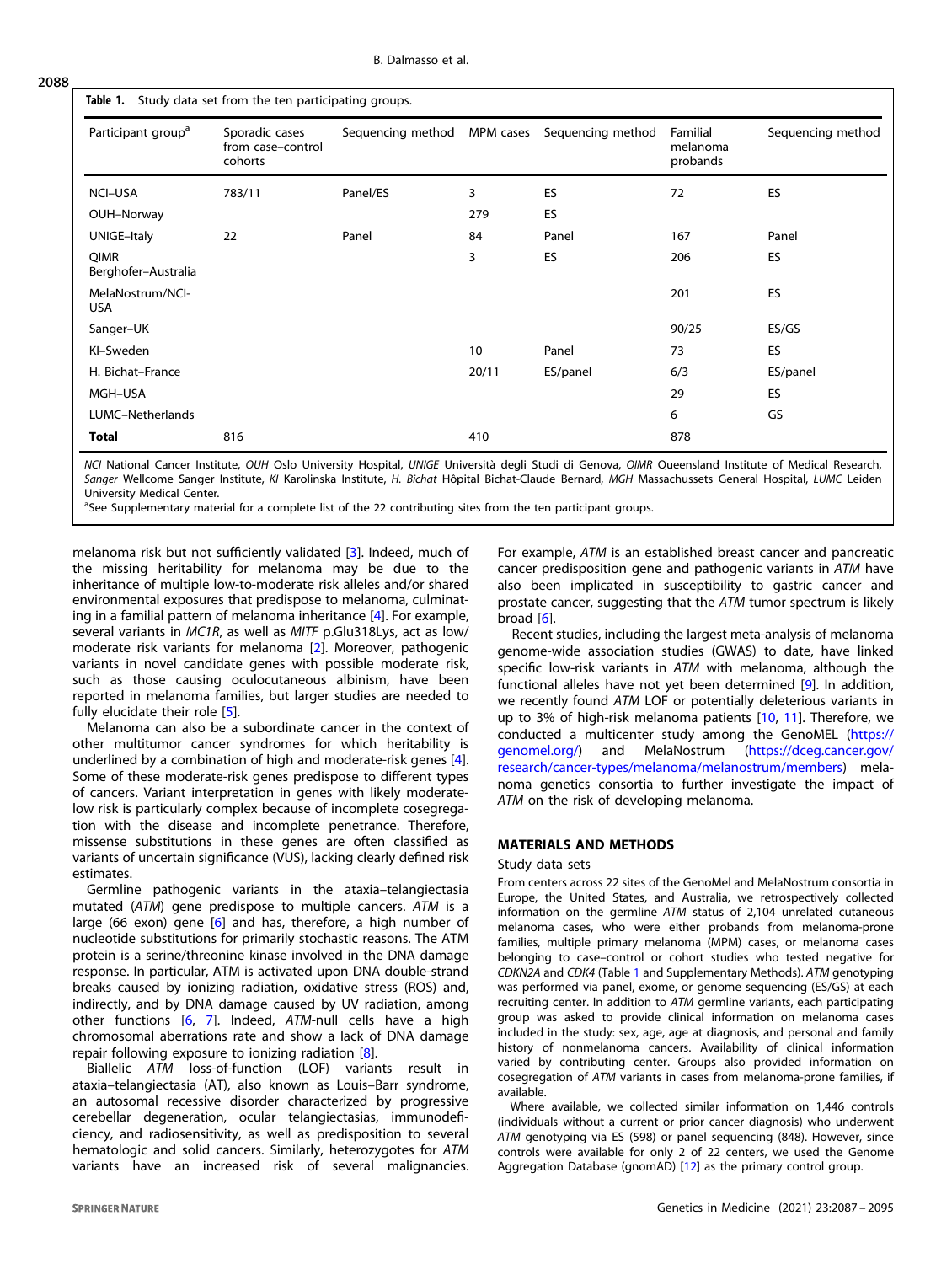

Fig. 1 ATM variants selection criteria. HMZ individuals homozygous for an ATM variant, LOF loss of function, NFE non-Finnish European, VUS variant of uncertain significance.

gnomAD version 2.1 consists of 125,748 exomes and 15,708 genomes from 141,456 germline DNA samples belonging to individuals enrolled in disease-oriented and population case–control studies. Since our study cohort included cases enrolled in countries with predominantly non-Finnish European (NFE) ancestry, we only used the gnomAD NFE subset, consisting of 64,603 individuals (56,885 exomes and 7,718 genomes). Moreover, we performed a secondary analysis comparing cases and controls from the two centers that provided controls.

#### Variant selection and classification

All nonsense, frameshift, splice acceptor, and splice donor ATM variants found in either our study cohort or the NFE gnomAD cohort were considered LOF and included in the analyses (ATM RefSeq NM000051.4, LRG\_135 and NP000042.3).

The inclusion of missense variants was based on frequency criteria. Given that AT prevalence worldwide ranges from 1:40,000 to 1:100,000 [\[13](#page-7-0)], the estimated allele frequency of AT heterozygotes is 0.003-0.005. Therefore, all missense variants with an allele frequency (AF) above 0.005 were considered to likely be benign and were thus excluded from the analyses. Moreover, missense variants reported to be homozygous in more than two gnomAD subjects—and thus considered benign—were also excluded. All remaining missense variants were considered VUS and included in the further analyses (Fig. 1). In addition, we reviewed PubMed indexed articles to assess each of the LOF and VUS variants found in our case cohort to evaluate their relationships to AT or cancer.

#### Statistical analysis and data visualization

For the purposes of our analysis, we grouped all LOF variants together and compared cases to NFE gnomAD controls. A similar approach was used for evaluating VUS. In addition, we directly examined individual variants if observed in ≥3 cases.

We compared the grouped LOF variants or VUS and individual variants (in ≥3 cases) in our cohort and NFE gnomAD data using Fisher's exact tests. We also conducted analyses restricting the case sample to those considered to be genetically enriched: probands from melanoma-prone families and MPM cases. For VUS only, we repeated the analysis including variants depending on whether they were located in one of the three ATM functional domains, i.e., FRAP–ATM–TRRAP (FAT), phosphatidylinositol 3 kinase/phosphatidylinositol 4-kinase (PI3K/PI4K), and FAT carboxy-terminal (FATC), which encompass residues 1940–2566, 2712–2962, and 3024–3056, respectively.

In addition, we also compared grouped LOF variants or VUS in cases and controls from the two centers that provided controls.

All analyses were two-sided and a 0.05 cutoff was used for statistical significance. Statistical analyses were performed within the R computational environment [[14](#page-7-0)].

The lollipop plot was generated using cBioportal Mutation Mapper [\[15](#page-7-0), [16\]](#page-7-0) and Adobe Illustrator<sup>®</sup> software.

# RESULTS

#### Distribution of ATM variants in the study cohort compared to gnomAD

Our study cohort consisted of 2,104 cases (816 sporadic from case–control cohorts, 410 sporadic MPM, and 878 probands of melanoma-prone families). After filtering (see "Materials and Methods"), we retained 1,004 unique ATM variants, 156 LOF (12 from the study sample, 138 in NFE gnomAD, and 6 in both), and 848 unique VUS (42 in the study cohort, 731 in NFE gnomAD, and 75 in both).

Our study cohort had 20 LOF alleles in 11 familial, 3 MPM, and 6 sporadic single primary melanoma (SPM) cases (0.95%, or 1.08%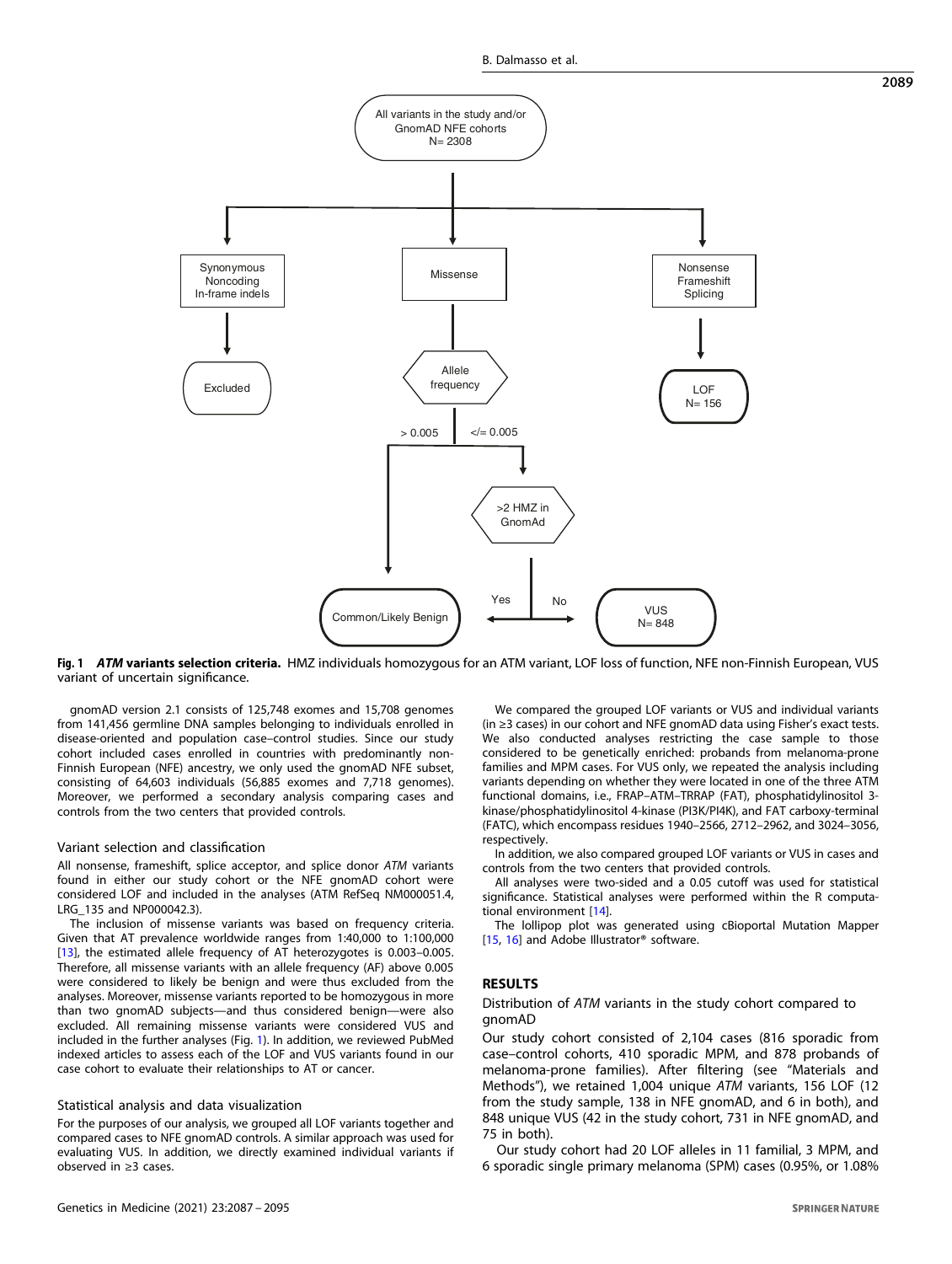

Fig. 2 The lollipop plot shows the distribution of ATM loss-of-function (LOF) variants and variants of uncertain significance (VUS) found in the study cohort. FAT FRAP-ATM-TRRAP domain, PI3/PI4K phosphatidylinositol 3-kinase/phosphatidylinositol 4-kinase-related kinase domain, TAN Tel1/ATM N-terminal motif domain.

|             | Study cohort                    |        | gnomAD NFE                      |       | OR <sup>a</sup> (95% CI) | $p$ value |
|-------------|---------------------------------|--------|---------------------------------|-------|--------------------------|-----------|
|             | N variant alleles/total alleles | AF     | N variant alleles/total alleles | AF    |                          |           |
| a. LOF      |                                 |        |                                 |       |                          |           |
| All         | 20/4,208                        | 0.005  | 237/129.206                     | 0.002 | $2.6(1.56-4.11)$         | $2.2e-04$ |
| $Fam + MPM$ | 14/2,576                        | 0.0054 |                                 |       | 2.97 (1.6-5.09)          | $4.9e-04$ |
| b. VUS      |                                 |        |                                 |       |                          |           |
| All         | 192/4.208                       | 0.046  | 4,268/129,206                   | 0.033 | 1.41 (1.21-1.64)         | 1.03E-02  |
| $Fam + MPM$ | 135/2.576                       | 0.053  |                                 |       | 1.63 (1.36-1.94)         | 3.06E-04  |

AF allele frequency, CI confidence interval, LOF loss-of-function, NFE non-Finnish European, OR odds ratio, VUS variants of uncertain significance. <sup>a</sup>Odds of finding the variants in the study cohort compared to the odds of finding the variants in the gnomAD NFE cohort.

in the genetically enriched subset of familial  $+$  MPM cases). Moreover, there were 192 VUS alleles in 102 familial, 20 sporadic MPM, and 51 sporadic SPM cases. The distribution of LOF variants and VUS found in our study cohort across the ATM gene is shown in Fig. 2.

The NFE subset of the gnomAD cohort consists of 64,603 individuals, for a total allele count of 129,206. We observed 4,468 alleles with an ATM variant, including 223 LOF variants and 4,245 VUS.

We observed a higher frequency of LOF variants in the study cohort compared to the NFE gnomAD controls (AF 0.005 and 0.002, OR = 2.6, 95% CI = 1.56-4.11,  $p = 2.2$ e-04), with a slightly larger difference when we restricted the analysis to the genetically enriched subset (AF 0.0054 and 0.002, OR = 2.97, 95% CI = 1.6-5.09,  $p = 4.9e-04$ ) (Table 2a).

One LOF variant, c.3576G>A, was observed in three unrelated Italian melanoma cases, at a frequency higher than in gnomAD NFE (AF = 0.0007 and 0.00004, OR = 20.25, 95% CI = 2.96-119.31,  $p = 0.001433$ ). This variant, previously thought to be a synonymous variant p.(Lys1192=), is actually a splice variant p. (Ser1135\_Lys1195del58), resulting in the skipping of the entire exon 26 of the ATM gene [\[17](#page-7-0)].

Evaluation of the VUS showed a similar, albeit smaller, association, both when considering all cases (AF 0.046 and 0.033, OR = 1.41, 95% CI = 1.21-1.64,  $p = 1.033e-05$ ) and the familial/MPM subset (AF 0.053 and 0.033, OR = 1.63, 95% CI = 1.36–1.94,  $p = 3.059e-07$ ) (Table 2b).

The association of VUS with melanoma was also present when the analysis was limited to variants located in one of the three ATM functional domains, in all cases (AF 0.013 and 0.009,  $OR =$ 1.36, 95% CI = 1.01-1.79,  $p = 0.0347$ ) and in familial/MPM cases (AF 0.014 and 0.009, OR = 1.55, 95% CI = 1.08-2.15,  $p = 0.0129$ ). Similar results were obtained for the subset of variants outside the ATM functional domains: AF 0.033 and 0.024,  $OR = 1.41$ ,  $CI =$ 1.17–1.67,  $p = 2.205e-04$  (all cases); AF 0.038 and 0.024, OR = 1.63,  $Cl = 1.31 - 2$ ,  $p = 1.19e-05$  (familial/MPM cases).

Thirteen VUS, found in three or more cases of our study cohort, were evaluated individually (Table S1). Variant c.1368A>C p.(Leu456Phe) was only found in our study cohort. For ten variants, the allele frequency was higher in our study cohort than in gnomAD; for one of these variants, c.5750G>C p. (Arg1917Thr), the difference was statistically significant ( $p <$ 0.05). Although, to our knowledge, there are no other studies associating c.5750G>C with melanoma, this variant has been described in cancer patients. The c.5750G>C variant was found in familial cases with hereditary breast and ovarian cancer enrolled in the GENESIS study cohort [[18](#page-7-0)]. Two of the other VUS, c.1229T>C p.(Val410Ala) and c.6067G>A p.(Gly2023Arg), have been reported in AT patients .[[19](#page-7-0), [20\]](#page-7-0) Moreover, c.1744T>C p. (Phe582Leu), c.1229T>C, and c.6919C>T p.(Leu2307Phe) have also been previously described in individuals with hematologic malignancies [[21](#page-7-0), [22](#page-7-0)].

Of the two VUS with AF more frequent in controls, albeit not significantly  $(p > 0.05)$ , c.998C>T p.(Ser333Phe) was previously found in a child with acute leukemia who was homozygous for this variant, but without an AT diagnosis, and in a nonsyndromic homozygous colorectal cancer patient, which suggests that this variant may be benign [\[22](#page-7-0), [23](#page-7-0)]. The other variant that was more frequent in controls than cases, c.3925G>A p.(Ala1309Thr), was found in 1/7,051 breast cancer cases of a Japanese case–control study cohort [[24](#page-7-0)].

Additional information on all variants found in our study cohort, including previously published reports in patients with AT or cancer, as well as predictions of pathogenicity using in silico tools, is shown in Table S3.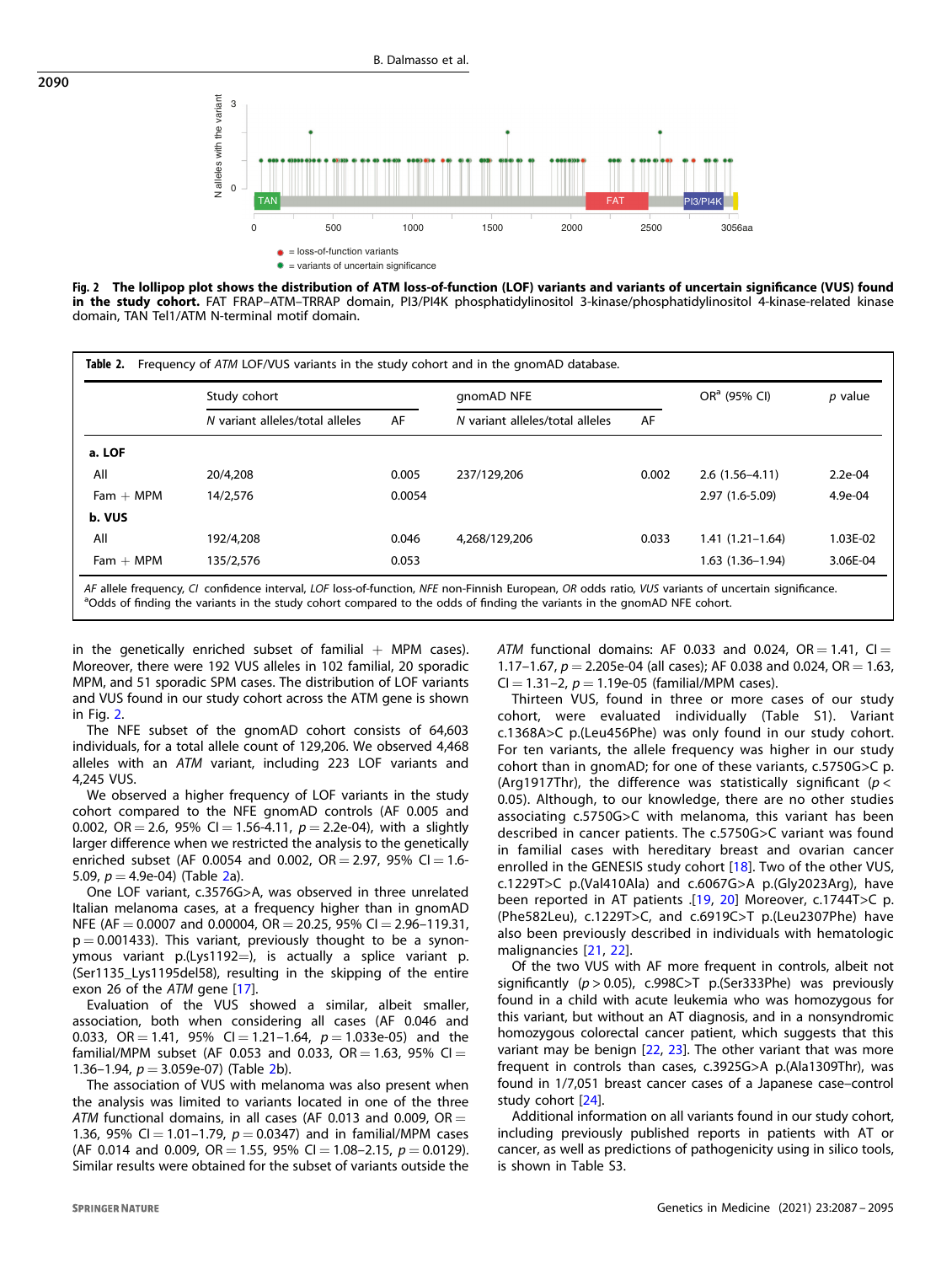<span id="page-4-0"></span>

| Table 3.             |                       | Melanoma cases with ATM LOF variants in the study c                                                                                                                                                                                                                                                                                                                                                                                                                                                                                                              | :ohort.                        |                |        |               |                              |                                          |                                         |                                       |
|----------------------|-----------------------|------------------------------------------------------------------------------------------------------------------------------------------------------------------------------------------------------------------------------------------------------------------------------------------------------------------------------------------------------------------------------------------------------------------------------------------------------------------------------------------------------------------------------------------------------------------|--------------------------------|----------------|--------|---------------|------------------------------|------------------------------------------|-----------------------------------------|---------------------------------------|
| $\supseteq$          | Selection<br>criteria | Nucleotide base change                                                                                                                                                                                                                                                                                                                                                                                                                                                                                                                                           | id change<br>Amino ac          | Variant effect | Cases  | Cosegregation | Total number of<br>melanomas | first melanoma<br>diagnosis of<br>Age at | other cancers<br>history of<br>Personal | Family history<br>of other<br>cancers |
| T_IDN                |                       | c.717 720del                                                                                                                                                                                                                                                                                                                                                                                                                                                                                                                                                     | p.Phe239Leufs*15               | 53             |        | ਟੂ            |                              | n.a                                      | n.a                                     | n.a                                   |
| NCI <sub>2</sub>     |                       | $c.6228d$ elT                                                                                                                                                                                                                                                                                                                                                                                                                                                                                                                                                    | p.Leu2077Phefs*5               | 55             |        | ਦੇ<br>ਪ       |                              | n.a                                      | r.a                                     | n.a                                   |
| $NC-3$               |                       | $C.7928 - 2A > T$                                                                                                                                                                                                                                                                                                                                                                                                                                                                                                                                                |                                | Splice         |        | 걸             |                              | n.a                                      | n.a                                     | n.a                                   |
| NCI_4                |                       | $c.7629 + 2T > C$                                                                                                                                                                                                                                                                                                                                                                                                                                                                                                                                                |                                | Splice         |        | نہ<br>c       |                              | n.a                                      | n.a                                     | n.a                                   |
| NCI <sub>5</sub>     |                       | $C.902 - 1G > T$                                                                                                                                                                                                                                                                                                                                                                                                                                                                                                                                                 |                                | Splice         |        | نہ<br>c       |                              | n.a                                      | n.a                                     | n.a                                   |
| UNIGE <sub>4</sub>   |                       | c.3576G > A                                                                                                                                                                                                                                                                                                                                                                                                                                                                                                                                                      | p.Ser1135_Lys1195del58         | Splice         |        | نہ<br>c       |                              | 41                                       | $\frac{0}{2}$                           | g                                     |
| UNIGE <sub>22</sub>  |                       | c.3576G > A                                                                                                                                                                                                                                                                                                                                                                                                                                                                                                                                                      | p.Ser1135_Lys1195del58         | Splice         |        | p.d           |                              | 49                                       | $\frac{1}{2}$                           | $\frac{0}{2}$                         |
| UNIGE_47             |                       | c.3576G > A                                                                                                                                                                                                                                                                                                                                                                                                                                                                                                                                                      | p.Ser1135_Lys1195del58         | Splice         |        | Yes $(2/2)$   |                              | $\overline{6}$                           | 9CC                                     | $\frac{0}{2}$                         |
| UNIGE_24             |                       | $c.4451$ delT                                                                                                                                                                                                                                                                                                                                                                                                                                                                                                                                                    | p.Met1484Argfs*15              | 55             |        | ਨ<br>ਪ        | m                            | A,                                       | HL, PC                                  | CRC, PC                               |
| UNIGE_37             |                       | c.8319_8323dupTGTCC                                                                                                                                                                                                                                                                                                                                                                                                                                                                                                                                              | p.Pro2775Leufs*33              | 53             |        | d.            | m                            | $\frac{8}{4}$                            | 9S<br>BCC,                              | PrC, BCC                              |
| UNIGE 39             | <b>MPM</b>            | c.5979 5983 delTAAAG                                                                                                                                                                                                                                                                                                                                                                                                                                                                                                                                             | p.Ser1993Argfs*23              | 53             |        | ਦੇ<br>ਪ       | 3 (1 CMM, 2 UM)              | 5                                        | $\frac{1}{2}$                           | $\frac{0}{2}$                         |
| UNIGE_40             | n                     | c.3275C > A                                                                                                                                                                                                                                                                                                                                                                                                                                                                                                                                                      | p.Ser1092*                     | S              |        | ਦੇ<br>ਪ       |                              | A,                                       | $\frac{1}{2}$                           | n.a                                   |
| $QIMR_7$             |                       | c.1236dup                                                                                                                                                                                                                                                                                                                                                                                                                                                                                                                                                        | p.Leu413Alafs*17               | 53             |        | Yes (3/3)     | n.a                          | 59                                       | $\frac{0}{2}$                           | $\frac{0}{2}$                         |
| $QIMR_1$             |                       | c.7886_7890del                                                                                                                                                                                                                                                                                                                                                                                                                                                                                                                                                   | p.lle2629Serfs*25              | 53             | ന      | No (1/6)      |                              | 25                                       | $\frac{0}{2}$                           | š                                     |
| $QIMR_15$            |                       | c.7829_7830del                                                                                                                                                                                                                                                                                                                                                                                                                                                                                                                                                   | p.Arg2610Lysfs*2               | 53             |        | Partial (2/3) | $\overline{c}$               | $\overline{40}$                          | 닚                                       | CRC, MES                              |
| QIMR_16              |                       | c.1236-3_1236-2delinsATT                                                                                                                                                                                                                                                                                                                                                                                                                                                                                                                                         |                                | 53             |        | No (1/3)      | n.a                          | n.a                                      | n.a                                     | n.a                                   |
| $OUH_8$              | <b>MPM</b>            | c.3244_3245insTG                                                                                                                                                                                                                                                                                                                                                                                                                                                                                                                                                 | p.His1082Leufs*28              | 53             |        | بہ<br>c       | m                            | 72                                       | $\frac{0}{2}$                           | n.a                                   |
| <b>OUH_13</b>        | <b>MPM</b>            | $c.3284 + 16 > A$                                                                                                                                                                                                                                                                                                                                                                                                                                                                                                                                                |                                | Splice         |        | ਰੂਂ           | $\sim$                       | 28                                       | $\frac{0}{2}$                           | n.a                                   |
| Sanger_7             | щ                     | c.1561_1562delAG                                                                                                                                                                                                                                                                                                                                                                                                                                                                                                                                                 | $\epsilon$ fs*43<br>p.Glu522ll | 53             | ιη     | Partial (3/4) | $\sim$                       | 22                                       | ñ.u                                     | 9C                                    |
| Bichat <sub>_3</sub> | щ                     | $c.8850 + 2dup$                                                                                                                                                                                                                                                                                                                                                                                                                                                                                                                                                  |                                | Splice         | $\sim$ | ್ಲೆ           | m                            | 57                                       | 급                                       | n.a                                   |
|                      |                       | Hodgkin lymphoma, LOF loss of function, MES mesothelioma, MPM multiple primary melanoma, n.a. not available, n.d. not determined, NS nonsense variant, PC pancreatic cancer, PrC prostate cancer,<br>BC breast cancer, BCC basal cell cancer, CLL chronic lymphocytic leukemia, CMM cutaneous malignant melanoma, CRC colorectal cancer, EC endometrial cancer, F familial melanoma, FS frameshift variant, HL<br>Ssporadic, Splice splice acceptor or splice donor variant, UM uveal melanoma.<br>Cosegregation = N cases with a LOF variant/N sequenced cases. |                                |                |        |               |                              |                                          |                                         |                                       |

2091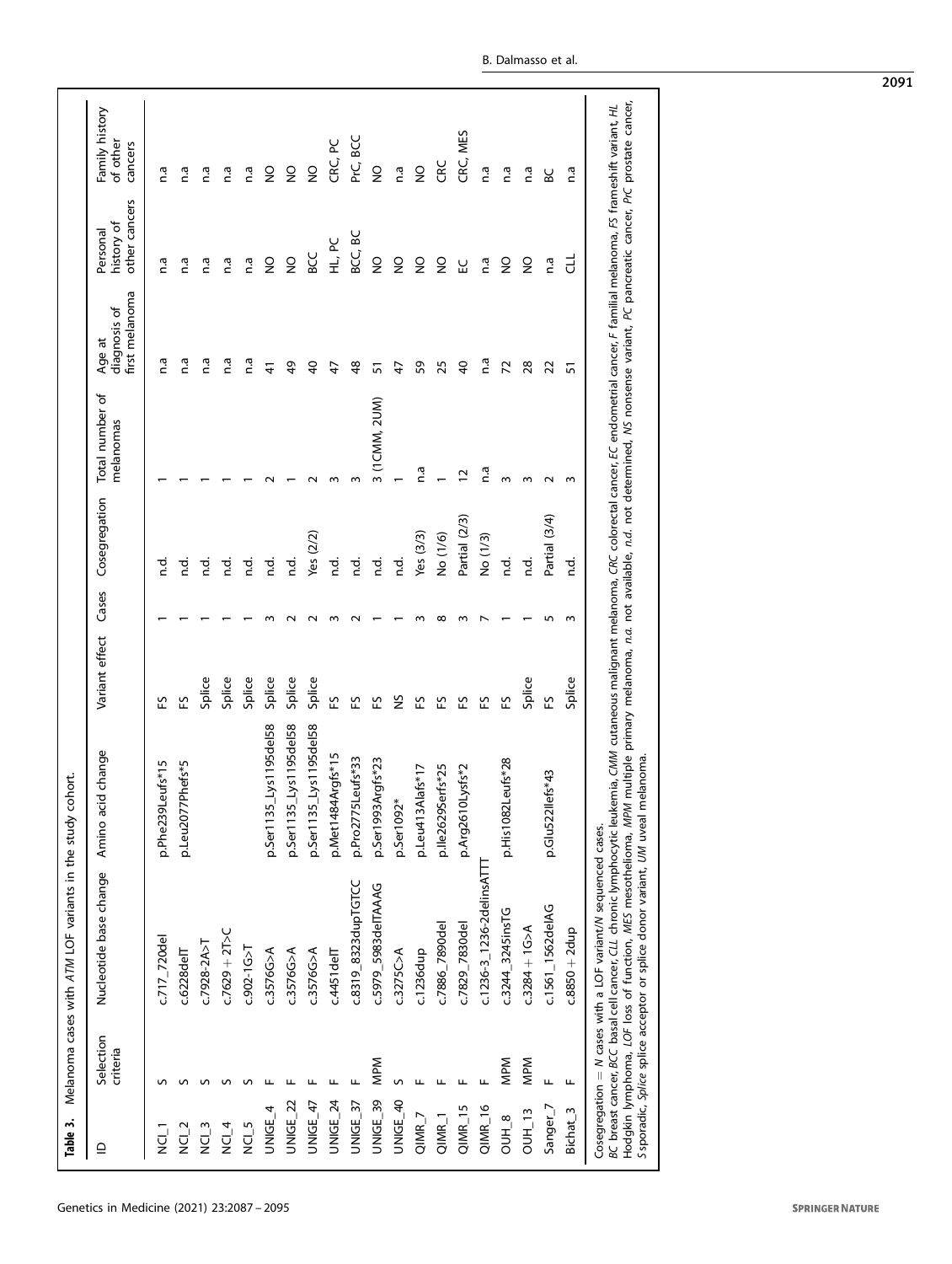### 2092

#### Distribution of ATM variants in cases and controls from two centers

There were 1,142 cases from the Genoa and National Cancer Institute (NCI) centers, consisting of 396 familial melanoma probands and MPM cases, plus 746 sporadic melanoma cases. The control groups, recruited by the same centers, consisted of 1,446 individuals without a current or prior history of melanoma. LOF variants and VUS found in controls are shown in Table S4.

We found ATM LOF variants in 12 cases and 6 controls (AF 0.005 and 0.002, respectively,  $OR = 2.54$ , 95% CI = 0.88-8.26,  $p = 0.06$ ). The difference was more pronounced and significant when we restricted the analysis to the genetically enriched subset (i.e., highrisk melanoma cases), namely familial and MPM cases (AF 0.008 and 0.002, OR = 3.67, 95% CI = 0.98-13.77,  $p = 0.027$ ).

Overall, VUS appeared to be more frequent in controls  $(AF =$ 0.039) than in cases (AF = 0.023, OR = 0.56, 95% CI = 0.40-0.80,  $p$  $= 0.0008$ ); however, when the analysis was restricted to high-risk cases, the results were consistent with those of LOF variants (AF 0.060 in cases and 0.040 in controls,  $OR = 1.54$ , 95%  $CI =$  $1.06 - 2.20$ ,  $p = 0.018$ ).

# Cosegregation of ATM variants and melanoma

ATM genotyping for affected family members with LOF variants was only available for six probands (Table [3\)](#page-4-0). Of these, one family with two sequenced cases (UNIGE\_47, c.3576G>A; p.Ser1135\_- Lys1195del58) and one family with three sequenced cases showed complete cosegregation of the variant (c.1236dup; p.Leu413Alafs\*17) with melanoma, whereas a third family showed partial cosegregation (c.7829\_7830del; p.Arg2610Lysfs\*2, 2/3 cases with the variant). Similarly, family Sanger\_7 showed partial cosegregation, as three of four sequenced first-degree relatives shared the same ATM variant (c.1561\_1562delAG; p.Glu522Ilefs\*43). Interestingly, although the proband had only the ATM frameshift variant, two other siblings had a concurrent CDKN2A LOF variant, whereas a fourth sibling only had a CDKN2A variant. Regardless of which of the two genes was altered at the germline level, all four individuals developed melanoma. The parents of the proband, both untested, were diagnosed with melanoma (father) and breast cancer (mother).

Conversely, in one large family, only one of six affected members sequenced had an ATM LOF variant (c.7886 7890del; p.Ile2629-Serfs\*25). However, as the affected mother of patient QIMR\_1 did not carry the c.7886\_7890del, this variant was either a de novo germline variant or was inherited from the unaffected father for whom no information on family history was available and, therefore, cosegregation could not be determined. Family QIMR\_15 showed no evidence of cosegregation, as only one of three analyzed affected family members had the c.7829\_7830del p.(Arg2610Lysfs\*2) variant; however, no information was available on four additional family members who had melanoma but were not genotyped for ATM.

Information on cosegregation was available for 40 of 101 familial melanoma probands with VUS. Of these, 29 families with a single ATM variant showed evidence of cosegregation with melanoma in sequenced affected family members, and 9 probands showed partial cosegregation in their families. Among cases with two ATM variants, both variants were present in sequenced family members of NCI-Mel\_2 and NCI-Mel\_16 MelaNostrum families. (Table S2). Overall, most families included only two melanoma cases that were sequenced. Only 6 of 13 families with at least 3 melanoma cases sequenced showed full cosegregation.

# ATM variants and nonmelanoma cancers

Nonmelanoma tumors were reported in a subset of cases and/or their families. Of the 20 probands with LOF variants, information on nonmelanoma tumors was available on 14 probands. Of these,

six were diagnosed with a nonmelanoma cancer, and four of these cases also had at least one first-degree relative with a nonmelanoma cancer. Namely, the  $c.8850 + 2$ insA splice variant was found in a melanoma patient who also developed chronic lymphocytic leukemia (CLL). This variant, absent in gnomAD, has not been previously reported in AT or cancer patients. Separately, the patient harboring the c.4451delT p.(Met1484Argfs\*15) variant was diagnosed with Hodgkin lymphoma and pancreatic cancer and had a positive family history of pancreatic and colorectal cancer (CRC). Moreover, c.8319\_8323dupTGTCC p.(Pro2775- Leufs\*32) was found in a woman who was diagnosed with basal cell carcinoma (BCC) and breast cancer at age 49 and 53, respectively, and who had a first-degree relative with prostate cancer and BCC. BCC also occurred in one of the three cases with the c.3576G>A p.(Ser1135\_Lys1195del58). c.1561\_1562delAG p. (Glu522Ilefs\*43) was found in a familial melanoma patient of our cohort who developed a BCC and whose mother was diagnosed with breast cancer, as reported in the previous paragraph. This variant, as well as similar deletions that cause the same frameshift with a premature stop codon, resulting in absent ATM kinase activity, have been found in AT patients [[25\]](#page-7-0).

The patient harboring the c.7829\_7830del p.(Arg2610Lysfs\*2) variant was diagnosed with endometrial cancer and had a positive family history for colorectal cancer. The c.7886\_7890del p. (Ile2629Serfs\*25) variant was found in a patient with no other cancers other than melanoma but with a first-degree relative who developed CRC at age 61. This variant, which results in absent ATM protein expression [\[26](#page-7-0)], has been found in homozygous and compound heterozygous AT [[26\]](#page-7-0), and it has been associated with an increased breast cancer risk in heterozygotes [\[27](#page-7-0)]. Other ATM LOF variants were found in individuals without personal or family history of other cancers or for whom this information was not available. However, c.5979\_5983delTAAAG p.(Ser1993Argfs\*22), as well as c.6228delT p.(Leu2077Phefs\*5), have been previously described in CLL and pancreatic cancer, respectively [\[28](#page-7-0), [29](#page-7-0)]. Moreover, c.717 720del p.(Phe239Leufs\*15) is a known ATM pathogenic variant found in AT patients [[30](#page-7-0)]. To our knowledge, the remaining LOF variants have never been reported in the literature in relation to AT or other cancers.

Personal history of nonmelanoma cancers was reported in 32 of 110 cases with VUS for whom this information was available (29%). Among these, the most frequent was nonmelanoma skin cancer (NMSC), which was present in 9 cases (7 BCC, 1 squamous cell carcinoma, and 1 NMSC not otherwise specified), followed by prostate cancer (6 cases), breast cancer (6 cases), and lymphoma (3 cases). Kidney, bladder, endometrial, CRC, pancreatic, thyroid, lung cancer, as well as mesothelioma, leiomyosarcoma, meningioma, glioblastoma, and ovarian teratoma were each found in one patient.

Family history could be retrieved for 77 cases with VUS. Of these, 32 cases (41%) had at least one first-degree relative diagnosed with nonmelanoma cancers (Table S2). The most frequent cancer was pancreatic cancer, found in 8 families, followed by breast cancer (6 families), hematological malignancies (5 families), lung cancer, and prostate cancer (4 families each). For a complete overview of nonmelanoma cancers in our cohort, see Tables [3](#page-4-0) and S2.

# DISCUSSION

Despite the technological advances that have occurred during the last decades that led to multiple discoveries in the study of the human genome and cancer, several questions are still partially unanswered. For instance, much of the heritability of melanoma cannot be explained by germline pathogenic variants in single established melanoma predisposition gene(s). In contrast, an increased prevalence of melanoma cases has been found in known familial cancer syndromes for which an association with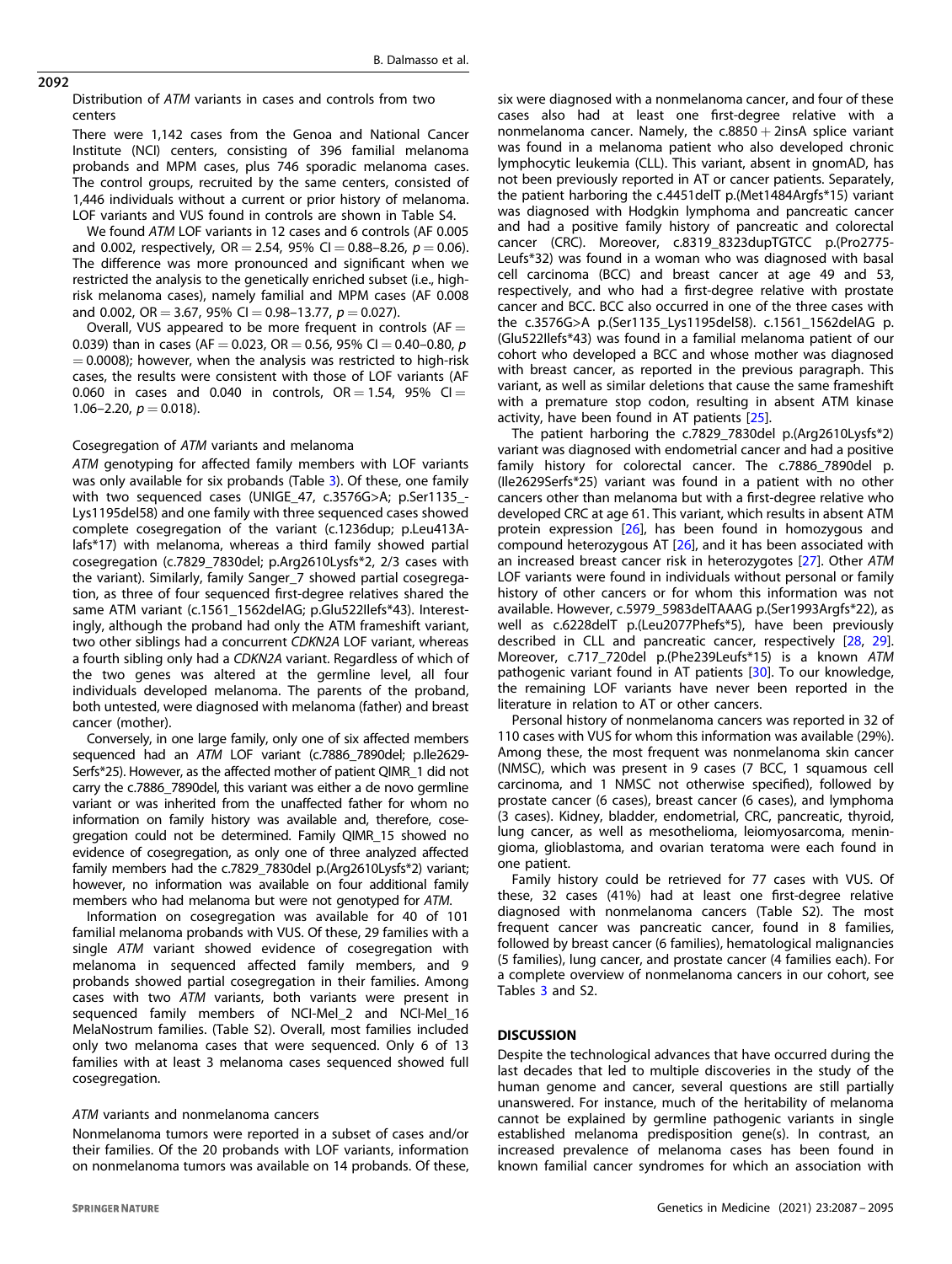melanoma was not previously established [\[4\]](#page-7-0). An example of this phenomenon is exemplified by ATM, an intermediate-risk breast cancer susceptibility gene that has been implicated in melanoma susceptibility [[6](#page-7-0), [9\]](#page-7-0). Considering that the risk of melanoma may be analogous to or even lower than that of breast cancer, collecting information on pedigrees large enough to investigate cancer predisposition is a challenge. An additional level of uncertainty is that different types of variants may confer divergent cancer risks, which can be hypothesized based on prior knowledge derived from studies on AT and high-risk breast cancer patients [[31\]](#page-7-0).

To our knowledge, there are no other hypothesis-driven studies investigating rare ATM variants in large international multicenter melanoma cohorts. Here, we demonstrated that ATM LOF variants are more frequent in melanoma patients than in NFE subjects in the gnomAD database, seemingly conferring moderate risk, supporting ATM as a melanoma predisposition gene. Overall, ATM LOF variants were observed in approximately 1% of the melanoma cases in our study cohort (0.95% in the whole cohort, 1.08% in FAM  $+$  MPM cases and 0.7% in sporadic cases), more than in gnomAD NFE samples (0.36%), and approximately less than that reported for the known moderate melanoma risk variant MITF p.Glu318Lys, which ranges between 1.8% and 3.6% across different studies [\[32](#page-7-0)–[35\]](#page-7-0). This, together with the effect estimates observed in our study, suggests that ATM might have a similar burden and act as a moderate risk gene in melanoma, similar to what has been observed in breast cancer patients [\[36\]](#page-7-0). However, the frequency reported here was slightly higher than reported by recent large ES and GS studies. Namely, The Cancer Genome Atlas Consortium (TCGA) found germline ATM LOF variants in only 3 of 470 (0.6%) melanoma patients analyzed for a pan-cancer ES study [\[37\]](#page-7-0). However, in contrast to the current study sample, the TCGA study cohort was not selected based on family history of melanoma. Indeed, the majority of LOF variants in our cohort were found in high-risk melanoma patients, that is, either belonging to melanoma-prone families or diagnosed with MPM, whereas the rate of LOF variants in sporadic cases in our study is only slightly higher than that of the TCGA study cohort. Previous studies investigating ATM variants showed a higher prevalence of deleterious variants in familial and MPM cases (up to 3%) than that of LOF variants found here. However, those estimates included missense variants that were classified as deleterious/pathogenic [\[10,](#page-7-0) [11](#page-7-0)] according to in silico prediction tools, cosegregation, and literature data, while here missense variants were classified only as VUS based on a frequency criteria (see "Materials and Methods").

The association between ATM VUS, especially those located in functional domains, and melanoma was weaker than that observed for LOF variants. One possible explanation is that, as for ATM itself, missense variants confer a lower risk compared to truncating (i.e., LOF) variants. However, although we only included rare VUS missense variants that were not found homozygous in healthy individuals, it is likely that nonpathogenic variants in this group might have diluted an association with melanoma. The fact that the subset of VUS in functional domains showed a smaller OR in our cohort compared to all VUS could also hint at the possibility that missense variants are less involved in melanoma predisposition than LOF variants. However, restricting the analysis to functional domains reduces the number of VUS and the number of individuals carrying them (both in our study cohort and in gnomAD), and therefore this difference could be simply due to the need of a larger sample size and/or to the exclusion of potentially functional variants outside the three functional domains, such as missense variants that alter protein folding. Indeed, the association with melanoma was maintained for VUS outside ATM functional domains, which may be consistent with this latter hypothesis. Thus, the reported association might have been stronger if selection based on functional assessment were possible for all missense/VUS variants.

In our cohort, personal and/or family history for ATM-related cancers, specifically breast cancer, pancreatic cancer, and hematologic malignancies, was found in 5/19 cases heterozygous for LOF variants (26%). Although information on other tumors was only available for a subset of them, the abovementioned tumors were found in 8/103 (7.7%) probands with VUS and in first-degree relatives of 20/78 (25,6%) probands with VUS. Since these individuals were recruited mainly based on their personal and family history of melanoma, it is therefore unlikely that an enrichment of families with ATM-related tumors may have biased our results.

Our study design presents some limitations. The lack of availability of healthy individuals from the majority of the study groups made it impossible to perform a case–control study with in-house controls, sequenced with the same platforms and similar coverage, and, therefore, we compared our study cases against population controls from a publicly available database (gnomAD). Aware of the risk of population stratification bias due to nonoverlapping distributions of ethnic groups, we used the gnomAD NFE cohort as our control group, since the affected individuals in our study cohort either come from European countries excluding Finland, or from American and Australian centers that are composed mainly of individuals of European descent. Even with this adjustment, the possibility of population stratification bias cannot be completely excluded. However, although underpowered, a case–control analysis limited to the centers that provided ethnically matched controls showed an enrichment of ATM LOF variants and VUS in high-risk melanoma cases, consistent with the results from the main analyses.

Another limitation is that, although gnomAD is composed of data sets from several studies, it includes cancer cohorts, and, therefore, the detection of pathogenic ATM variants in this data set could be due, at least in part, to the presence of affected individuals with ATM-induced germline cancer predisposition, such as breast or pancreatic cancer cases in the TCGA data set. Therefore, the association of ATM pathogenic variants with melanoma could be higher than the one we observed. Another issue is that the case groups differed by study design, sequencing platform, and country of origin. It is not clear how this heterogeneity might have influenced the results. However, given the relatively small individual sample sizes from each group, it was not feasible to analyze individual group data separately, and therefore we analyzed all contributed data together. We also conducted subset analyses on cases purported to have the highest underlying genetic risks (familial and MPM cases). As hypothesized, we observed the strongest association in this genetically enriched subset.

If confirmed by further studies, our results could provide benefits in the clinical setting. In the era of personalized medicine, DNA damage repair genes are promising targets for novel cancer therapies. Poly (ADP-ribose) polymerase (PARP) inhibitors, for example, are used for BRCA1/2-positive breast, ovarian, and pancreatic cancer [\[38,](#page-7-0) [39](#page-7-0)] and have been FDA approved in the United States for castration-resistant ATM-deficient prostate cancer following a recent clinical trial [[40](#page-7-0)]. Recent studies have also shown their potential role in the treatment of other ATMdeficient cancers [\[6\]](#page-7-0), and clinical trials on patients with potentially actionable ATM-deficient cancers are ongoing.

The implication of ATM in melanoma development is recent, but the activation of the ATM/ATR pathway in response to UV-induced replication stress has been documented [\[7\]](#page-7-0). Thus, it is possible a defective activation of this pathway leads to malignant transformation and, if this is the case, ATM penetrance could be modulated by UV exposure and/or the co-occurrence of other inherited melanoma predisposing factors, such as phototype and MC1R variants.

This study is part of a broader project aimed at fully exploring the link between ATM and melanoma. Indeed, in addition to LOF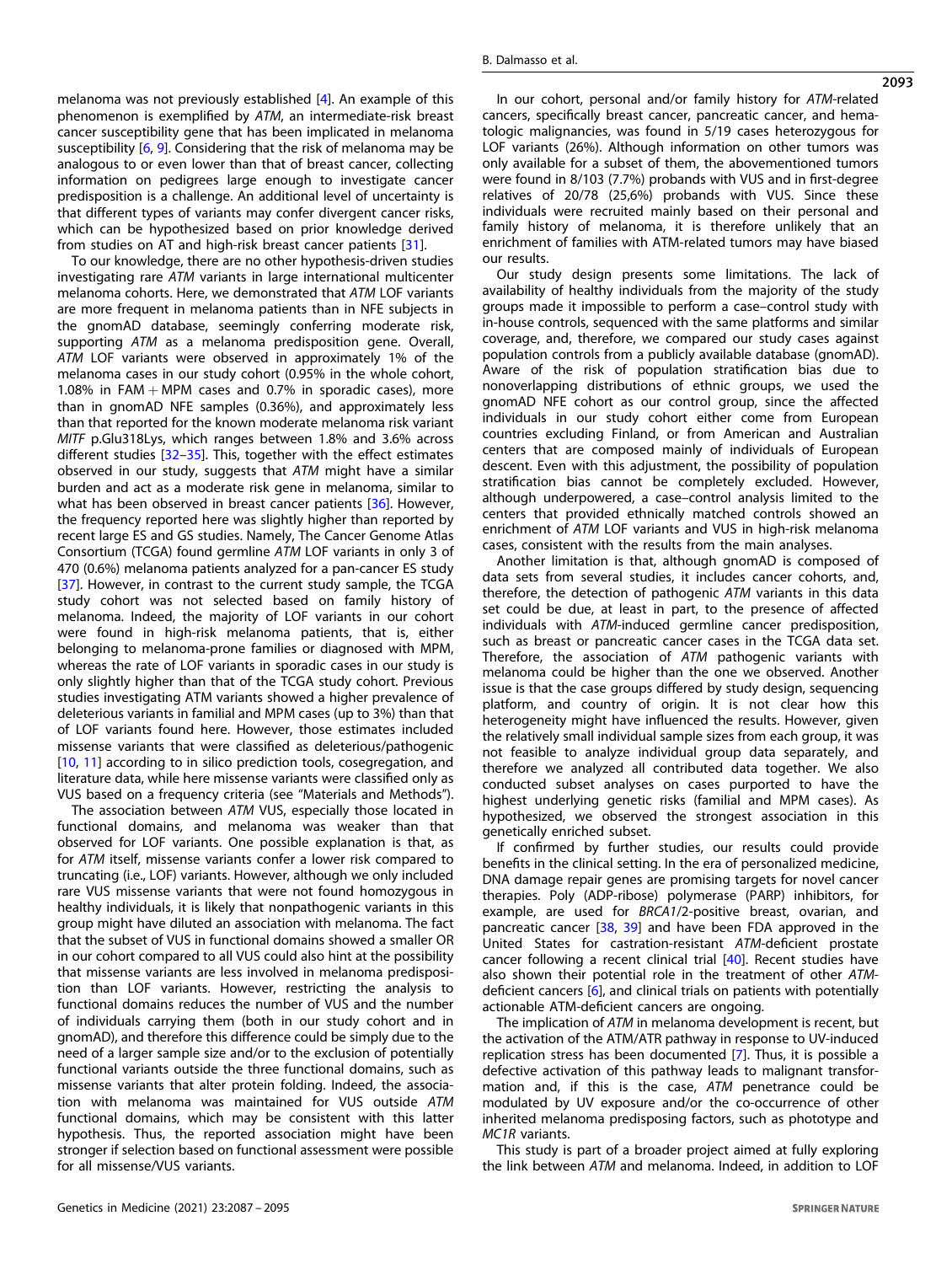<span id="page-7-0"></span>variants, rare missense variants were enriched in our melanoma cohort. To gain a clearer picture of the impact of ATM on melanoma, it will be necessary to carry out pathogenicity assessment of rare missense variants through functional testing. Besides its nuclear role in double-strand breaks and cell cycle checkpoint, cytoplasmic ATM plays noncanonical roles in the regulation of organelle/oxidative/energetic metabolism, which may involve melanoma biogenesis, and potentially, melanoma treatment [41, [42](#page-8-0)].

Moreover, an assessment of the magnitude of ATM risk in melanoma will be crucial to determine the potential clinical utility of germline ATM testing in terms of surveillance. In summary, the findings from this study support the designation of ATM as a moderate-risk melanoma susceptibility gene.

## DATA AVAILABILITY

The data that support the findings of this study are available from the corresponding author upon request.

Received: 28 December 2020; Revised: 24 May 2021; Accepted: 25 May 2021; Published online: 14 July 2021

# **REFERENCES**

- 1. Whiteman DC, Green AC, Olsen CM. The growing burden of invasive melanoma: projections of incidence rates and numbers of new cases in six susceptible populations through 2031. J Invest Dermatol. 2016;136:1161–71.
- 2. Read J, Wadt KAW, Hayward NK. Melanoma genetics. J Med Genet. 2016;53:1–14.
- 3. Dalmasso B, Ghiorzo P. Evolution of approaches to identify melanoma missing heritability. Expert Rev Mol Diagn. 2020;20:523–31.
- 4. Leachman SA, Lucero OM, Sampson JE, Cassidy P, Bruno W, Queirolo P, et al. Identification, genetic testing, and management of hereditary melanoma. Cancer Metastasis Rev. 2017;36:77–90.
- 5. Nathan V, Johansson PA, Palmer JM, Howlie M, Hamilton HR, Wadt K, et al. Germline variants in oculocutaneous albinism genes and predisposition to familial cutaneous melanoma. Pigment Cell Melanoma Res. 2019:32:854-63.
- 6. Choi M, Kipps T, Kurzrock R. ATM mutations in cancer: therapeutic implications. Mol Cancer Ther. 2016;15:1781–91.
- 7. Yajima H, Lee KJ, Zhang S, Kobayashi J, Chen BPC. DNA double-strand break formation upon UV-induced replication stress activates ATM and DNA-PKcs kinases. J Mol Biol. 2009;385:800–10.
- 8. Kühne M, Riballo E, Rief N, Rothkamm K, Jeggo PA, Löbrich M. A double-strand break repair defect in ATM-deficient cells contributes to radiosensitivity. Cancer Res. 2004;64:500–8.
- 9. Landi MT, Bishop DT, MacGregor S, Machiela MJ, Stratigos AJ, Ghiorzo P, et al. Genome-wide association meta-analyses combining multiple risk phenotypes provide insights into the genetic architecture of cutaneous melanoma susceptibility. Nat Genet. 2020;52:494–504.
- 10. Goldstein AM, Xiao Y, Sampson J, Zhu B, Rotunno M, Bennett H, et al. Rare germline variants in known melanoma susceptibility genes in familial melanoma. Hum Mol Genet. 2017;26:4886–95.
- 11. Pastorino L, Andreotti V, Dalmasso B, Vanni I, Ciccarese G, Mandalà M, et al. Insights into genetic susceptibility to melanoma by gene panel testing: potential pathogenic variants in ACD, ATM, BAP1, and POT1. Cancers 2020;12:1007.
- 12. Karczewski KJ, Francioli LC, Tiao G, Cummings BB, Alföldi J, Wang Q, et al. The mutational constraint spectrum quantified from variation in 141,456 humans. Nature. 2020;581:434–43.
- 13. NIH. Ataxia-telangiectasia Genetics Home Reference. [https://ghr.nlm.nih.gov/](https://ghr.nlm.nih.gov/condition/ataxia-telangiectasia#statistics) [condition/ataxia-telangiectasia#statistics.](https://ghr.nlm.nih.gov/condition/ataxia-telangiectasia#statistics) Accessed 2020.
- 14. R Core Team. R: A language and environment for statistical computing. R Foundation for Statistical Computing. 2016. <https://www.r-project.org/>.
- 15. Cerami E, Gao J, Dogrusoz U, Gross BE, Sumer SO, Aksoy BA, et al. The cBio Cancer Genomics Portal: an open platform for exploring multidimensional cancer genomics data. Cancer Discov. 2012;2:401–4.
- 16. Gao J, Aksoy BA, Dogrusoz U, Dresdner G, Gross B, Sumer SO, et al. Integrative analysis of complex cancer genomics and clinical profiles using the cBioPortal. Sci Signal. 2013;6:pl1.
- 17. Sandoval N, Platzer M, Rosenthal A, Dörk T, Bendix R, Skawran B, et al. Characterization of ATM gene mutations in 66 ataxia telangiectasia families. Hum Mol Genet. 1999;8:69–79.
- 18. Renault AL, et al. Morphology and genomic hallmarks of breast tumours developed by ATM deleterious variant carriers. Breast Cancer Res. 2018;20. [https://doi.](https://doi.org/10.1186/s13058-018-0951-9) [org/10.1186/s13058-018-0951-9](https://doi.org/10.1186/s13058-018-0951-9)
- 19. GM13805. [https://www.coriell.org/0/Sections/Search/Sample\\_Detail.aspx?Ref](https://www.coriell.org/0/Sections/Search/Sample_Detail.aspx?Ref=GM13805&product=CC)= [GM13805&product](https://www.coriell.org/0/Sections/Search/Sample_Detail.aspx?Ref=GM13805&product=CC)=CC. Accessed August, 2020.
- 20. Carranza D, Vega AK, Torres-Rusillo S, Montero E, Martinez LJ, Santamaría M, et al. Molecular and functional characterization of a cohort of spanish patients with ataxia-telangiectasia. Neuromol Med. 2017;19:161–74.
- 21. Shieh A, Mohamed AA. A case of therapy-related acute myeloid leukemia in a patient with heterozygous mutations in the ataxia telangiectasia mutated gene. J Hematol. 2017;6:96–100.
- 22. Pause FG, Wacker P, Maillet P, Betts D, Sappino A-P. ATM gene alterations in childhood acute lymphoblastic leukemias. Hum Mutat. 2003;21:554–554.
- 23. Tanskanen T, Gylfe AE, Katainen R, Taipale M, Renkonen-Sinisalo L, Järvinen H, et al. Systematic search for rare variants in Finnish early-onset colorectal cancer patients. Cancer Genet. 2015;208:35–40.
- 24. Momozawa Y, Iwasaki Y, Parsons MT, Kamatani Y, Takahashi A, Tamura C, et al. Germline pathogenic variants of 11 breast cancer genes in 7051 Japanese patients and 11,241 controls. Nat Commun. 2018;9:1–7.
- 25. Driessen GJ, Ijspeert H, Weemaes CM, Haraldsson Á, Trip M, Warris A, et al. Antibody deficiency in patients with ataxia telangiectasia is caused by disturbed B- and T-cell homeostasis and reduced immune repertoire diversity. J Allergy Clin Immunol. 2013;131:1367–1375.e9.
- 26. Exley AR, Buckenham S, Hodges E, Hallam R, Byrd P, Last J, et al. Premature ageing of the immune system underlies immunodeficiency in ataxia telangiectasia. Clin Immunol. 2011;140:26–36.
- 27. Hirotsu Y, Nakagomi H, Sakamoto I, Amemiya K, Oyama T, Mochizuki H, et al. Multigene panel analysis identified germline mutations of DNA repair genes in breast and ovarian cancer. Mol Genet Genomic Med. 2015;3:459–66.
- 28. Athanasakis E, Melloni E, Rigolin GM, Agnoletto C, Voltan R, Vozzi D, et al. The p53 transcriptional pathway is preserved in ATMmutated and NOTCH1mutated chronic lymphocytic leukemias. Oncotarget. 2014;5:12635–45.
- 29. Shindo K, Yu J, Suenaga M, Fesharakizadeh S, Cho C, Macgregor-Das A, et al. Deleterious germline mutations in patients with apparently sporadic pancreatic adenocarcinoma. J Clin Oncol. 2017;35:3382–90.
- 30. Mosesso P, Piane M, Pepe G, Cinelli S, Chessa L. Modulation of hypersensitivity to oxidative DNA damage in ATM defective cells induced by potassium bromate by inhibition of the Poly (ADP-ribose) polymerase (PARP). Mutat Res Genet Toxicol Environ Mutagen. 2018;836:117–23.
- 31. Girard E, Eon-Marchais S, Olaso R, Renault AL, Damiola F, Dondon MG, et al. Familial breast cancer and DNA repair genes: Insights into known and novel susceptibility genes from the GENESIS study, and implications for multigene panel testing. Int J Cancer. 2019;144:1962–74.
- 32. Bertolotto C, Lesueur F, Giuliano S, Strub T, de Lichy M, Bille K, et al. A SUMOylation-defective MITF germline mutation predisposes to melanoma and renal carcinoma. Nature. 2011;480:94–98.
- 33. Yokoyama S, Woods SL, Boyle GM, Aoude LG, MacGregor S, Zismann V, et al. A novel recurrent mutation in MITF predisposes to familial and sporadic melanoma. Nature. 2011;480:99–103.
- 34. Potrony M, Puig-Butille JA, Aguilera P, Badenas C, Tell-Marti G, Carrera C, et al. Prevalence of MITF p.E318K in patients with melanoma independent of the presence of CDKN2A causative mutations. JAMA Dermatol. 2016;152:405–12.
- 35. Dalmasso B, Pastorino L, Ciccarese G, Andreotti V, Grillo F, Mastracci L, et al. CDKN2A germline mutations are not associated with poor survival in an Italian cohort of melanoma patients. J Am Acad Dermatol. 2019;80:1263–71.
- 36. Cavaciuti E, Laugé A, Janin N, Ossian K, Hall J, Stoppa-Lyonnet D, et al. Cancer risk according to type and location of ATM mutation in ataxia-telangiectasia families. Genes Chromosom Cancer. 2005;42:1–9.
- 37. Huang KL, Mashl RJ, Wu Y, Ritter DI, Wang J, Oh C, et al. Pathogenic germline variants in 10,389 adult cancers. Cell. 2018;173:355–370. e14
- 38. Tung NM, Garber JE. BRCA1/2 testing: therapeutic implications for breast cancer management. Br J Cancer. 2018;119:141–52.
- 39. Golan T, Hammel P, Reni M, Van Cutsem E, Macarulla T, Hall MJ, et al. Maintenance olaparib for germline BRCA -mutated metastatic pancreatic cancer. N Engl J Med. 2019;381:317–27.
- 40. Mateo J, Porta N, Bianchini D, McGovern U, Elliott T, Jones R, et al. Olaparib in patients with metastatic castration-resistant prostate cancer with DNA repair gene aberrations (TOPARP-B): a multicentre, open-label, randomised, phase 2 trial. Lancet Oncol. 2020;21:162–74.
- 41. Amirifar P, Ranjouri MR, Yazdani R, Abolhassani H, Aghamohammadi A. Ataxiatelangiectasia: a review of clinical features and molecular pathology. Pediatr Allergy Immunol. 2019;30:277–88.